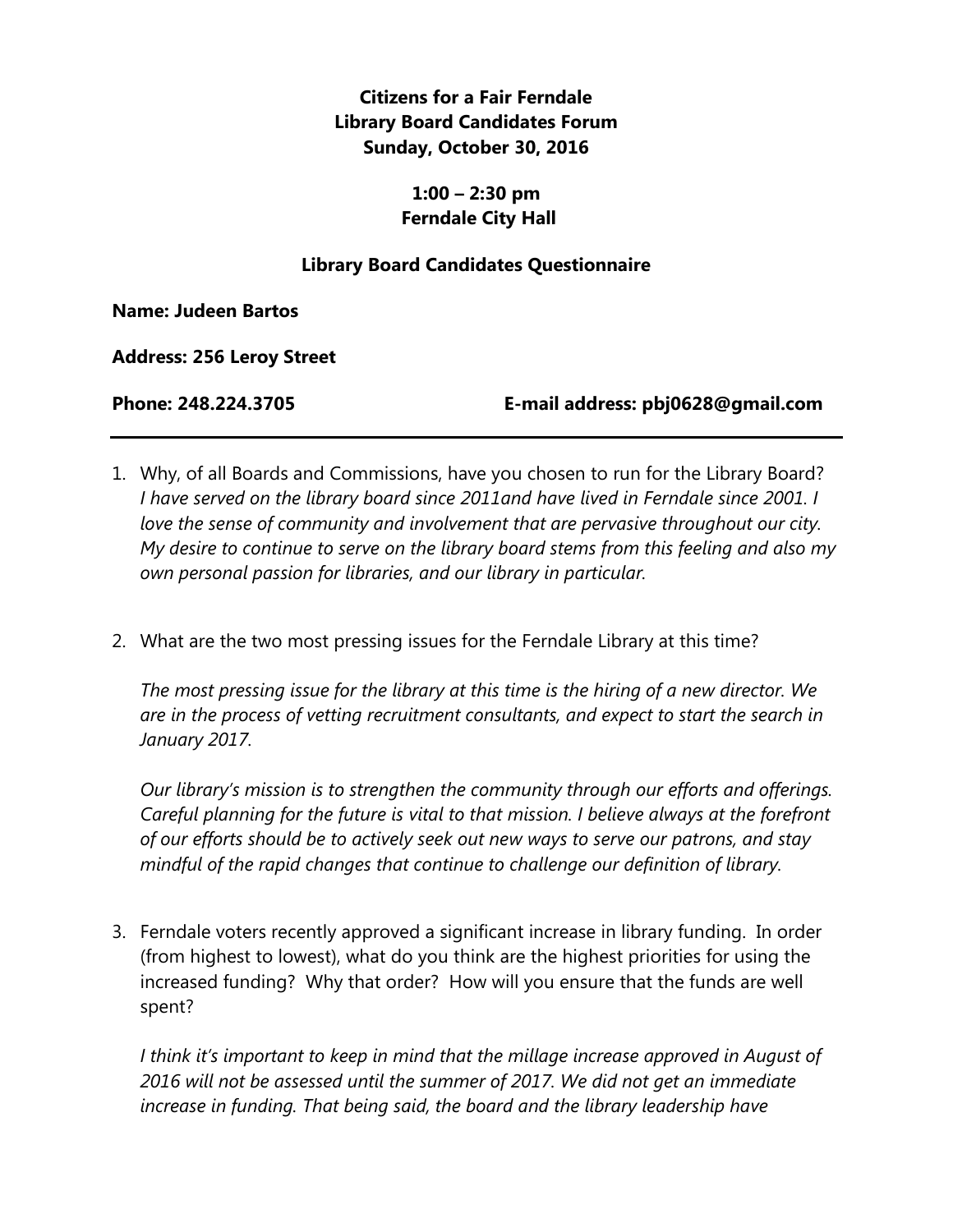*implemented some of our priorities in anticipation of the tax revenue we will receive in the future. We heard from the community that a high priority was to increase the hours the library was open and we have reinstated Friday hours to that end. We project that we will be able to add Sunday hours as well in early 2017.* 

*An important board priority has been to review compensation for our staff and implement some increases. Staff retention is important to us and many library* employees had not received a salary increase in over five years. We recognize that *these people are what make our library a success.*

*The community also indicated the importance of more on-demand digital resources such as e-books, audio books, online learning tools and streaming video. We have taken incremental steps to increase availability and variety of offers in this area and will continue to do so in 2017.*

*Other planned future endeavors that may not be implemented until revenues are received are technology upgrades and increases in literacy programs for preK-12th grade students, and additional outreach to the schools.*

*Ensuring that the funds are well-spent is a collective responsibility of the board and library leadership. We are all very aware of our fiduciary role in managing the money* taxpayers have entrusted to us. Strategic planning and budgeting with an eye toward *not only short-term needs but future sustainability drives our decision making.*

4. How can we get more people to use our library?

*Our library is a popular destination but we can always expand the number of people who utilize it. Increased accessibility through expanded hours is one way we are achieving that goal. The library serves an average of 650-700 people every day and lends more than 11,000 items each month. I think the creative outreach efforts of our staff have contributed to the library's popularity. Social media also plays a role in public awareness of what our library has to offer.*

5. The nature of information and information distribution is changing at a frantic pace. What do you see as the biggest opportunities for the library in this changing environment? What are the biggest threats? How should the library respond to both opportunities and threats?

*One of the biggest opportunities for our library is the continued move to integrate technology with delivery of services. Many patrons 'use' the library without ever passing through its doors. Online checkout and membership in the TLN (The Library Network) allow us to expand our reach. Another great opportunity that you will hear*